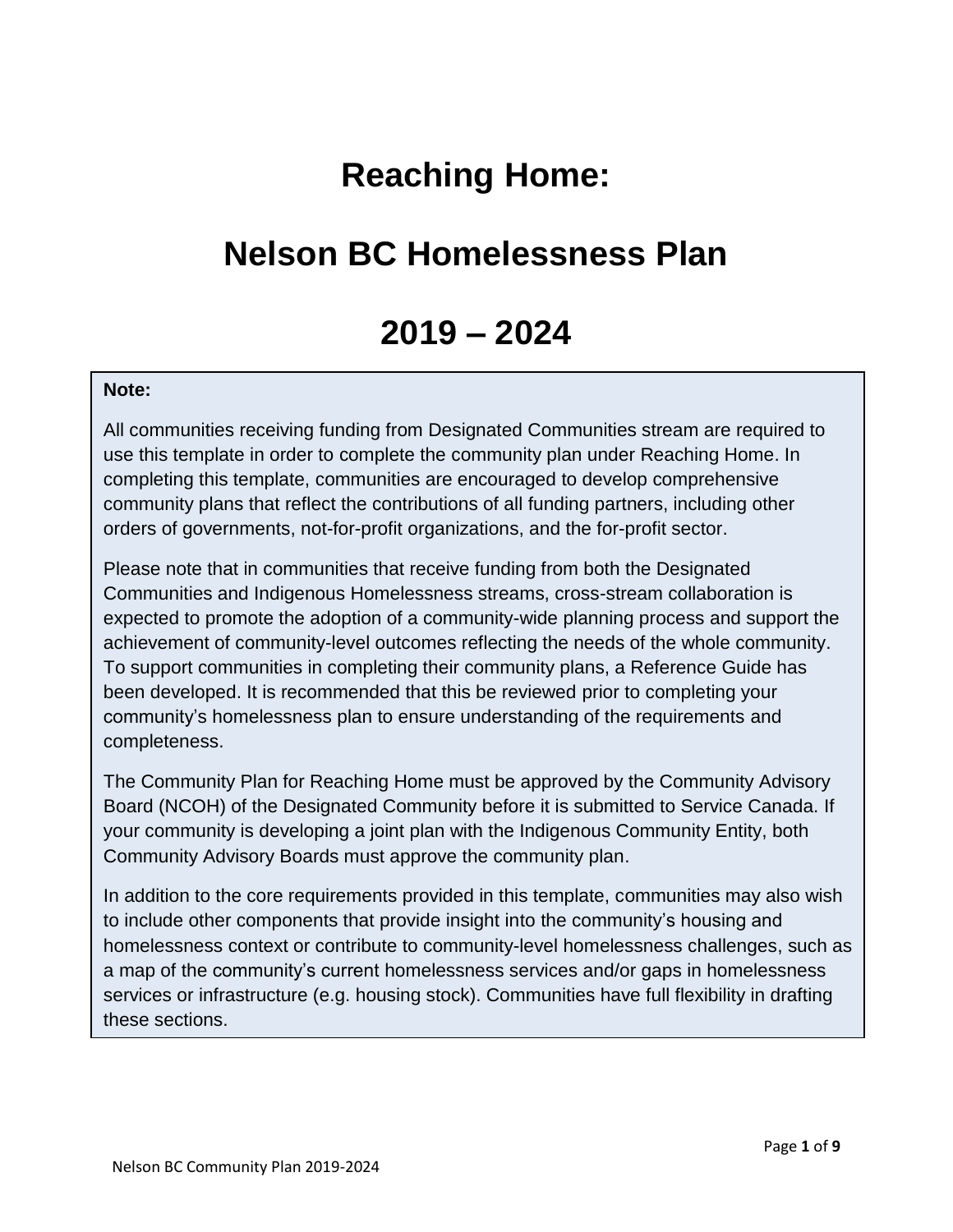# **Table of Contents**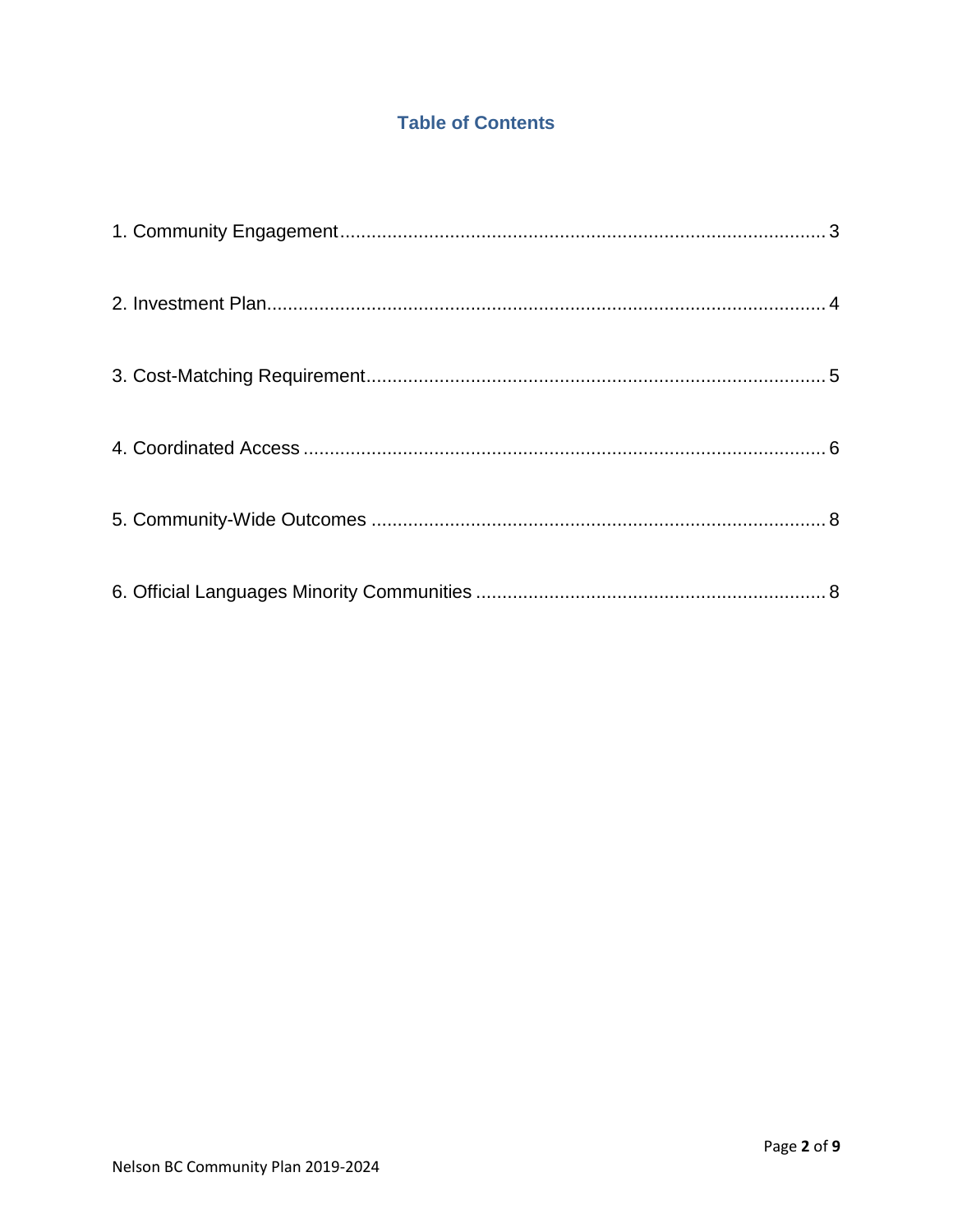## <span id="page-2-0"></span>**1. Community Engagement**

#### *Please identify the steps taken to engage your community stakeholders in developing this plan. 1*

Nelson Committee on Homelessness (NCOH) held three public conversations focused on the Community Plan:

- 1) NCOH table in preparation for the Community Planning process in met on June 12, 2019 to review and set direction for the planning process.
- 2) NCOH organized a Community Consultation for people with lived experience on August 27, 2019
	- 16 people with lived experience were asked to evaluate the current subprojects investments for their usefulness in mitigating homelessness and what would help right now. The session was 2 hours in length and the participants we compensated for their time and input with a grocery voucher card and lunch at the meeting.
	- The discussion results are attached.
	- This information was shared with the larger community group to help inform the community conversation.
- 3) Broad Community Consultation September 17, 2019
	- 38 people attended.
	- NCOH Chairs presented on the history of NCOH and the investments made in the community from 2001 to date.
	- Reviewed the current sub-projects and the results of these investments
	- Participants were then asked to brainstorm and then prioritize what they thought would be effective investments
	- Summary will be presented to the NCOH in October and investment planning for 2020-2021 will be made in November/December 2019 at the NCOH.
	- Overall direction from the community was to keep the current investment directed to the same or similar work and an overall request to do more.
	- Point of interest these were essentially the same results from the individual with lived experience. With the very distinct difference of a cry for safe affordable housing and self determination.

The consultations were broadly advertised through posters, emails and website notices.

The NCOH invited a local Indigenous Organization – Circle of Indigenous Nations Society (COINS) to the table but they were unable to attend. We provided opportunity for input in writing via email and telephone contact as well. The Executive Director of Nelson CARES Society frequently communicates updates to the Executive Director of COINS. We have ensured that all information on the plan was shared with COINS.

 $\overline{\phantom{a}}$ 

 $1$  Engagement with local Indigenous organizations, and the Indigenous Community Entity and Community Advisory Board (if applicable) is expected in the development of this community plan.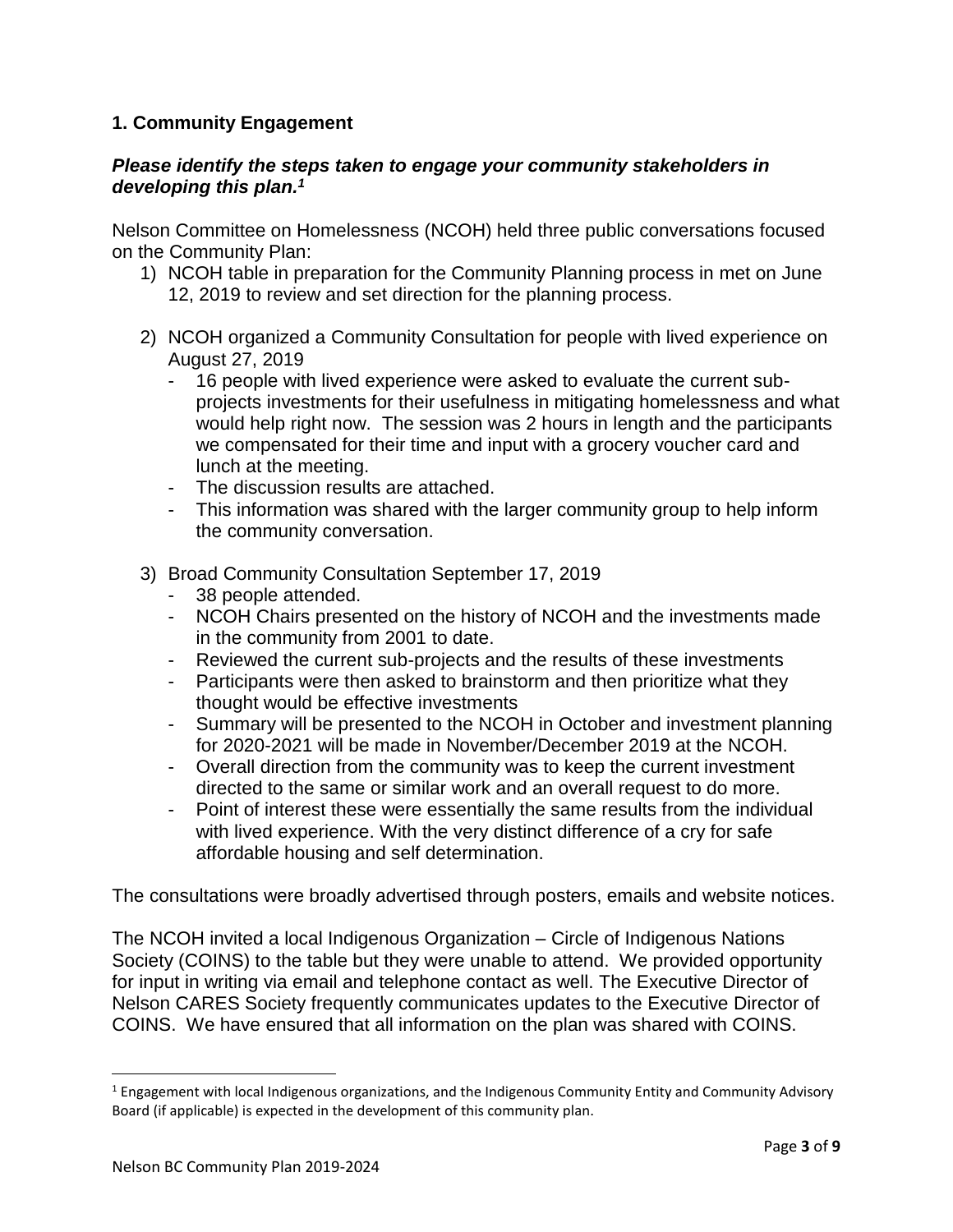NCOH currently has no Indigenous representation on the committee but we continue recruitment attempts with members from the Indigenous community.

### <span id="page-3-0"></span>**2. Investment Plan**

*In the table below, please outline your planned allocation of Reaching Home funding from 2019-24 by investment area. Please note that it is acceptable that your community's funding priorities change over time. This investment plan is to demonstrate that your community has a vision moving forward for the allocation of Reaching Home funding. An example has been included in the Community Plan Reference Guide.* 

|                                                                          | 2019-20 | 2020-21 | 2021-22 | 2022-23 | 2023-24 |
|--------------------------------------------------------------------------|---------|---------|---------|---------|---------|
| <b>Housing Services</b>                                                  | 41%     | 41%     | 41%     | 41%     | 41%     |
| <b>Prevention and</b><br>shelter diversion                               | 0%      | $0\%$   | $0\%$   | $0\%$   | $0\%$   |
| <b>Support Services</b>                                                  | 20%     | 20%     | 20%     | 20%     | 20%     |
| <b>Capital Investments</b>                                               | $0\%$   | $0\%$   | $0\%$   | $0\%$   | $0\%$   |
| <b>Coordination of</b><br><b>Resources and Data</b><br><b>Collection</b> | 24%     | 24%     | 24%     | 24%     | 24%     |
| <b>Administration</b>                                                    | 15%     | 15%     | 15%     | 15%     | 15%     |
| <b>TOTAL</b>                                                             | 100%    | 100%    | 100%    | 100%    | 100%    |

2019-2020: \$ 155,738

2020-2021: \$ 155,738

2021-2022: \$ 161,727

2022-2023: \$ 161,727

2023-2024: \$ 161,727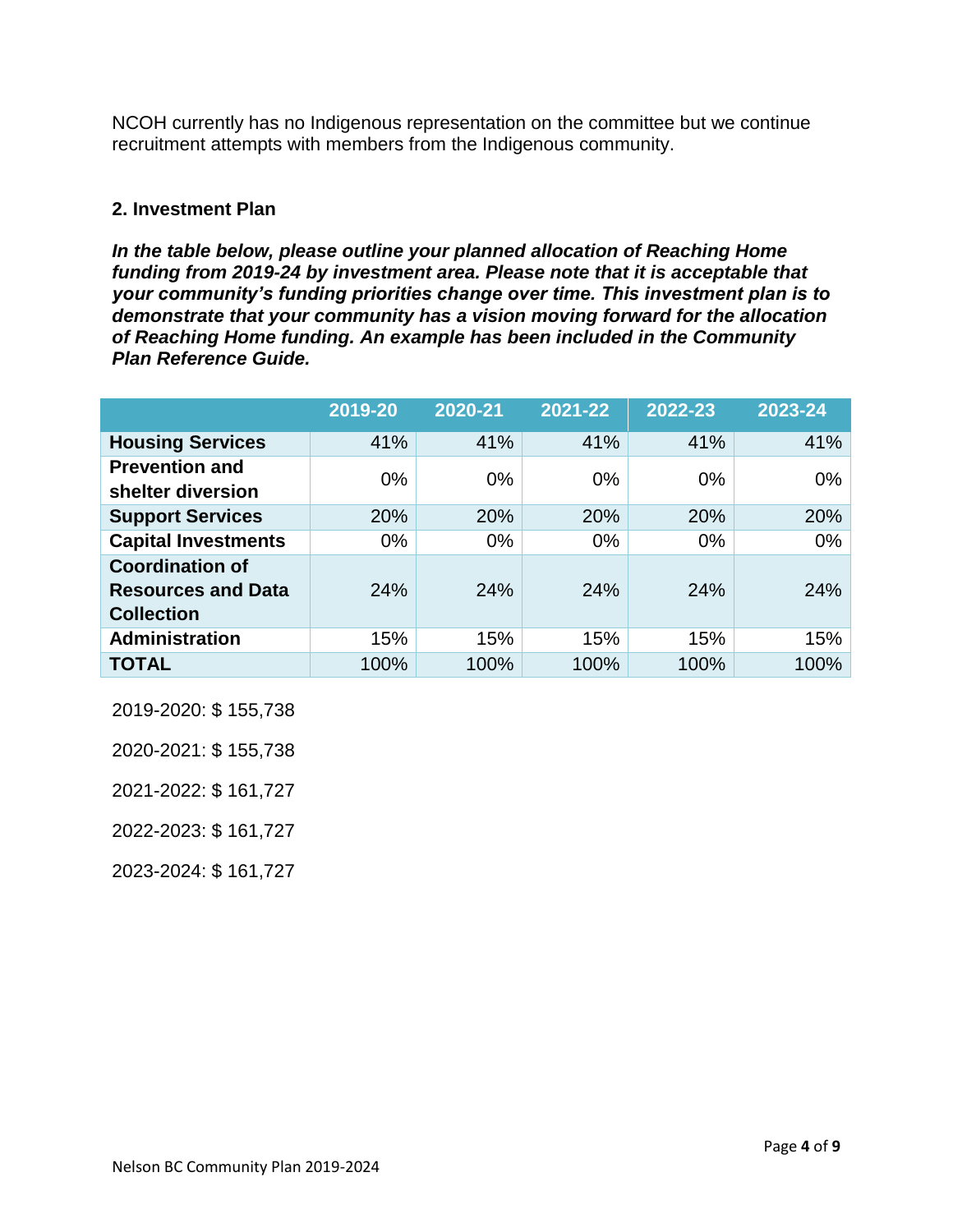## <span id="page-4-0"></span>**3. Cost-Matching Requirement**

*In the table below, please outline all funding for homelessness initiatives your community plans to receive from external partners from 2019 to 2024. Please do not report Community Capacity and Innovation funding in the table. An example has been included in the Community Plan Reference Guide.* 

<span id="page-4-1"></span>

| Projected External Funding towards Homelessness Initiatives                           |           |           |           |           |           |             |  |  |  |
|---------------------------------------------------------------------------------------|-----------|-----------|-----------|-----------|-----------|-------------|--|--|--|
| <b>Funder</b>                                                                         | 2019-20   | 2020-21   | 2021-22   | 2022-23   | 2023-24   | $2019 - 24$ |  |  |  |
| <b>BC Housing-HPP</b><br><b>Homeless</b><br><b>Prevention Program</b>                 | 132,740   | 132,740   | 132,740   | 132,740   | 132,740   | 663,700     |  |  |  |
| <b>BC Housing-HOP</b><br><b>Homeless Outreach</b><br>Program                          | 52,675    | 52,675    | 52,675    | 52,675    | 52,675    | 263,375     |  |  |  |
| <b>BC Housing-</b><br><b>Emergency Shelter</b><br>and Winter<br><b>Emergency Beds</b> | 905,247   | 905,247   | 905,247   | 905,247   | 905,247   | 4,526,235   |  |  |  |
| Interior Health -<br><b>Street Outreach</b>                                           | 35,000    | 35,000    | 35,000    | 35,000    | 35,000    | 175,000     |  |  |  |
| Community<br>Fundraising<br><b>NCARES and NCS</b>                                     | 60,000    | 60,000    | 60,000    | 60,000    | 60,000    | 300,000     |  |  |  |
| Total                                                                                 | 1,185,662 | 1,185,662 | 1,185,662 | 1,185,662 | 1,185,662 | 5,923,310   |  |  |  |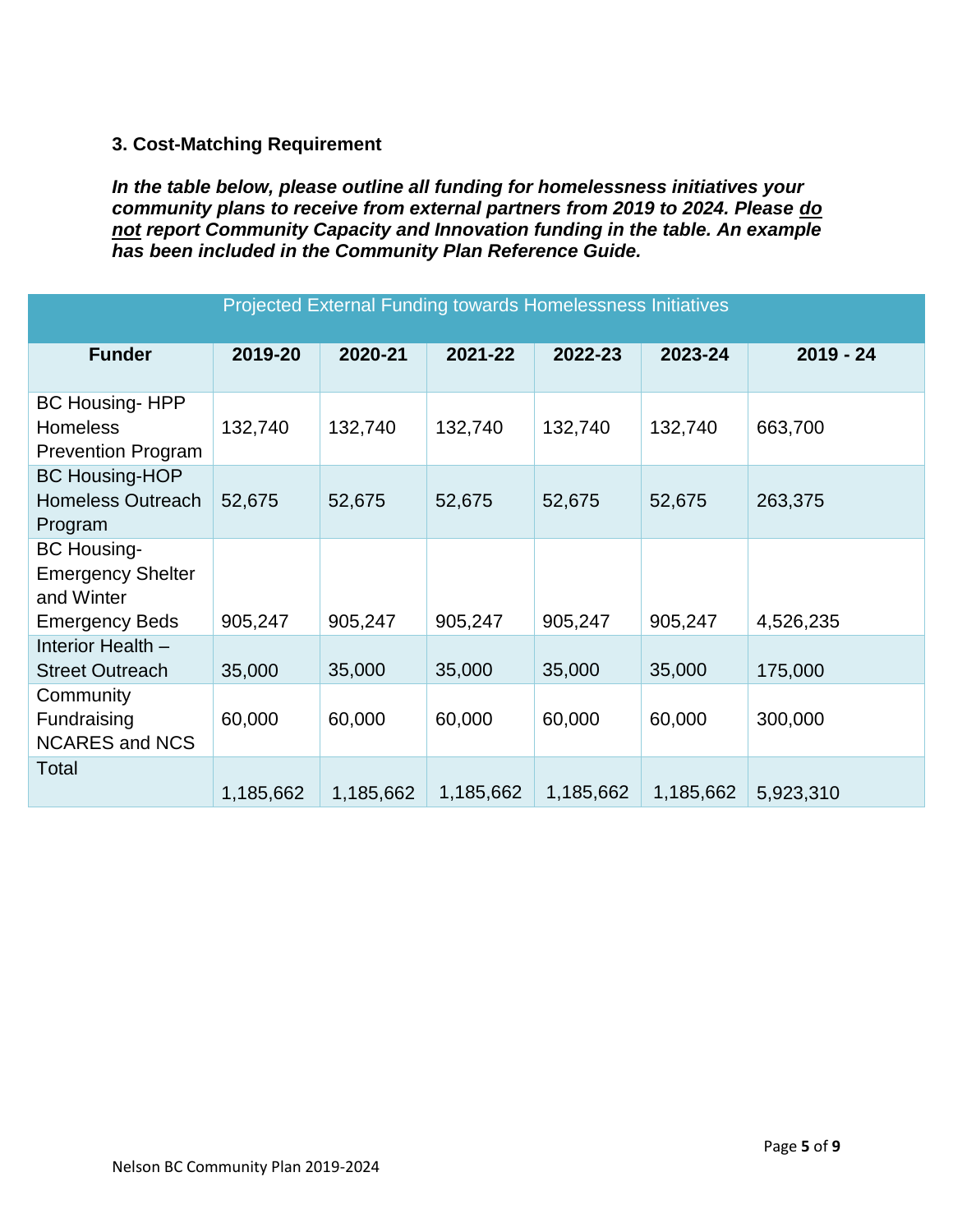### **4. Coordinated Access**

#### *Please discuss the steps you will take to implement a coordinated access system in your community. If your community has a coordinated access system in place, please describe how it presently functions.*

The community of Nelson BC does not have a formal coordinated access system in place. There are several informal networks that work to support homeless individuals and frontline staff from various agencies work collaboratively to support individuals to prevent, mitigate and reduce the experiences with homelessness.

Planned Steps for Coordinated Access (CA) Implementation Planning:

- 1) Create Implementation Plan and community buy in by March 31, 2020 Timeline: October 1, 2019– March 31, 2020 Deliverables:
	- a. Hire a consultant to develop governance and operational structure with the constituent community. Build awareness with allies and potential partners
	- b. Create community map of allied, participating and affected services
	- c. Establish community governance structure and implementation timeline (where, who what and when) by March 31, 2020
	- d. Develop recommendations for implementation process of HIFIS or other Information Management System for participating members to use to collect and share data
	- e. Develop implementation timeline of the system. Including quality improvement review periods to assess effectiveness for the individuals the system is intended to support including schedule of reporting to the NCOH
	- f. Determine where the CA service will be housed and what organization will staff the coordination and access points for service. Hire staff by March 31, 2020.
	- g. Progress reports to the NCOH at bi-monthly meetings
- 2) Operationalize the CA Implementation Recommendations Timeline: April 1, 2020 to March 31, 2021 Deliverables: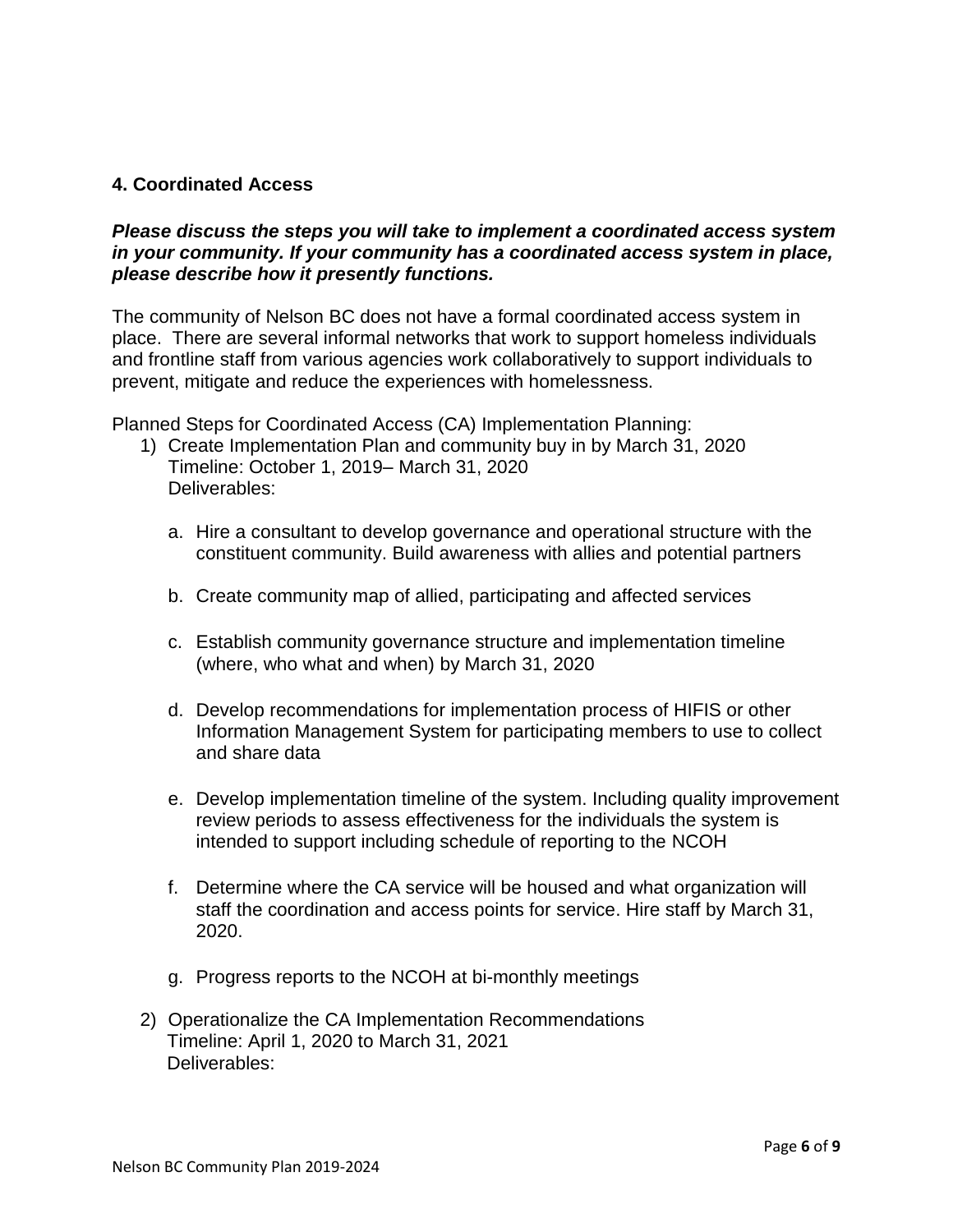- a. Build community awareness and buy-in of allied participants- including the Indigenous organization COINS.
- b. Partner agreements in place (housing providers; police; Interior Health including mental health and substance use and primary health care professionals; service providers; people with lived experience etc.)
- c. Develop triage and assessment process
- d. Develop vacancy match and referral process (very challenging in 0% vacancy environment).
- e. Establish clear prioritization criteria
	- i. Build community alignment with existing HMIS systems within allied agencies to meet the minimum for CA Requirements
	- ii. Purchase/acquire hardware/software
- f. Operationalize CA by April 1, 2021
- g. Continue to participate in ongoing trilateral discussion with the province and federal government on implementing coordinated access and HIFIS.
- 3. Maintain and Improve system April 1, 2021-March 31, 2024 a. Measure usefulness to homeless individuals – answer the question does this system reduce homelessness in the community. b. Work toward clean useful data collection

The community of Nelson has had a 0% vacancy rate for over 5 years. Though there are potentially three new BC Housing funded projects coming online in Nelson BC over the next 2 years most of these units will *NOT* typically be available to the homeless population in our community and region. Nelson and other communities in the region need supportive housing developments to make the coordinated access system truly useful and viable.